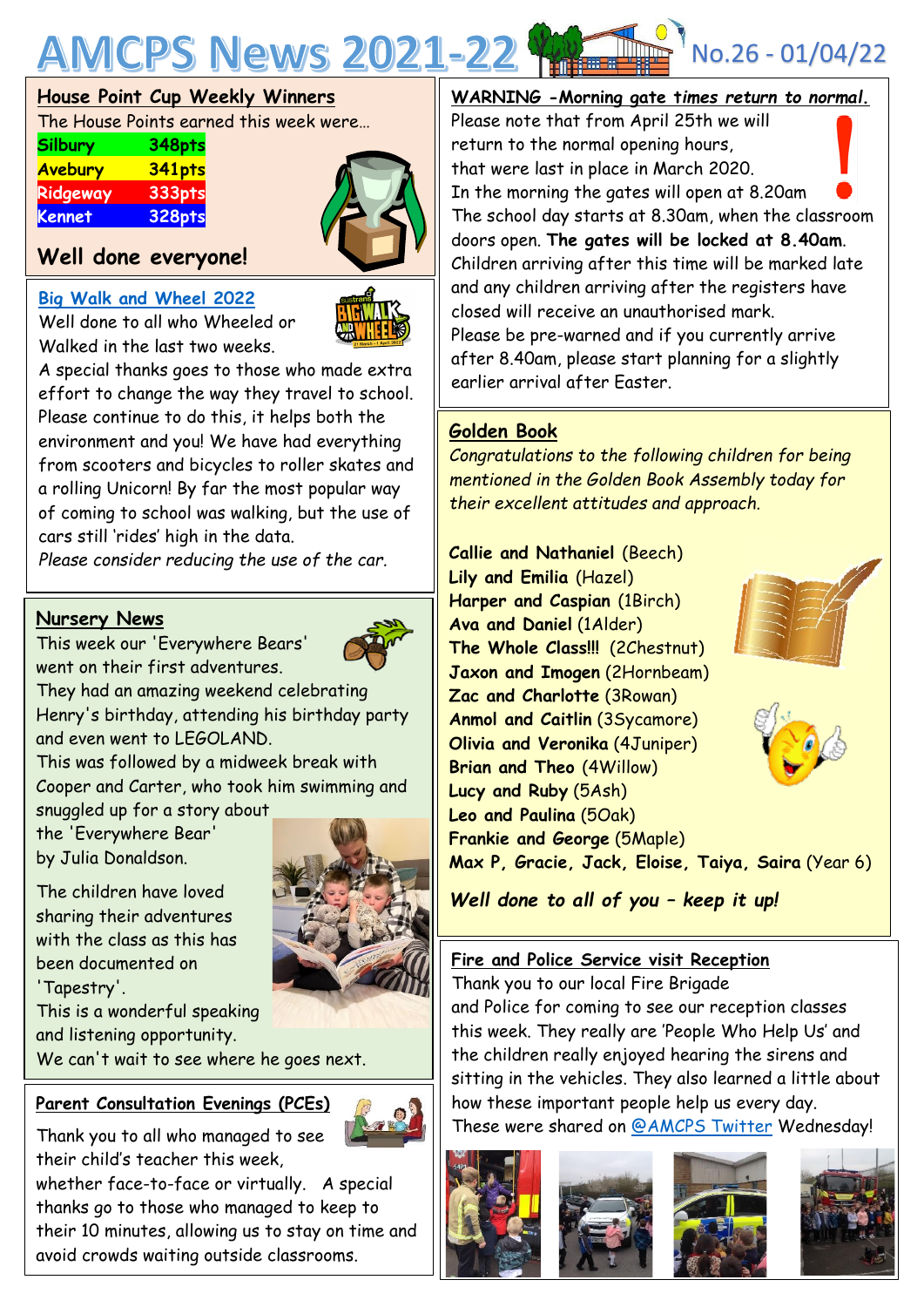#### **Well Done, Kavin**

Kavin (from 3Sycamore) shared his triumphs with the class,by showing his well-earned trophies. He scored over 90 in his recent Tamil exam and was awarded a beautifully engraved trophy. Not only that, he came a well-deserved 3rd place for his Tamil speech exams, earning him another shiny trophy. Fantastic work! *Well done, Kavin.*



# **66 ASK FOR** ESS ...because basic oral hygiene is a right, not a privilege

Almost 9 out of 10 hospital tooth extractions among children<br>aged 0 to 5 years are due to preventable tooth decay\*

At Boots, we're working in partnership with The Hygiene Bank to help close the hygiene poverty gap by providing free dental products, to customers with children who need it most.

If you're in need of this service step into this store and 'Ask for Jesse'.

E 00

A member of our team will discreetly provide you with essential dental products<br>(for children aged between 3 to 5 years),

plus some information on further support.

## *Home time today!*





### **April Fooled!**

Thank you to Miss Spring and Year 6 for their efforts to April Fool Mr Buckley today. First thing this morning Mr Buckley was called by Miss Spring to deal with water running down the stairs.

Then, in assembly, Year 6 disappeared from the screen. They couldn't be seen anywhere, and it was rapidly becoming time to award the House Point Cup *… Where are they?*



#### **Ukraine Appeal**

A reminder that the Blue Kite letter regarding the Ukraine can be found here:

[https://www.abbeymeads.swindon.sch.uk/\\_files/ugd/64c1c7\\_7de06597788c4b2293f2115414322596.pdf](https://www.abbeymeads.swindon.sch.uk/_files/ugd/64c1c7_7de06597788c4b2293f2115414322596.pdf) The Blue Kite Academy Trust stands in solidarity with the people of Ukraine and the communities affected by this conflict - and this includes residents with roots in Russia, and the wider region who will also, of course, have grave concerns about what is happening. The Blue Kite Trust strives to be inclusive and compassionate. It is crucial that we all stand together and support each other during these troubling times.

If you would like to help financially the Just Giving page can be found here:

[https://www.justgiving.com/crowdfunding/thebluekite-academytrust?utm\\_term=9WXedgzbj](https://www.justgiving.com/crowdfunding/thebluekite-academytrust?utm_term=9WXedgzbj)

#### **Parent Update**

Mr Buckley's Parent Update will be on *Wednesday 27th April at 7pm*.

At the Parent Updates, Mr Buckley speaks about the latest developments in education, plans for future events, updates about the Blue Kite Trust and often the chance to discuss and shape the way the school does things in the future.



**This event runs on Zoom** – so if you would like to attend, please contact the school office and we will send you the codes after Easter. <u>[admin@abbeymeads.swindon.sch.uk](mailto:admin@abbeymeads.swindon.sch.uk)</u> or 01793 723239

If you have a specific question you would like to ask, or an area on which you would like more *information, please email the school office on [admin@abbeymeads.swindon.sch.uk](mailto:admin@abbeymeads.swindon.sch.uk)*

*Please put the date in your diary, let the office know and we'll make sure you get the codes.*

**Join us on Twitter:** [AMCPS-Swindon \(@AMCPS\\_Swindon\) / Twitter](https://mobile.twitter.com/AMCPS_Swindon)